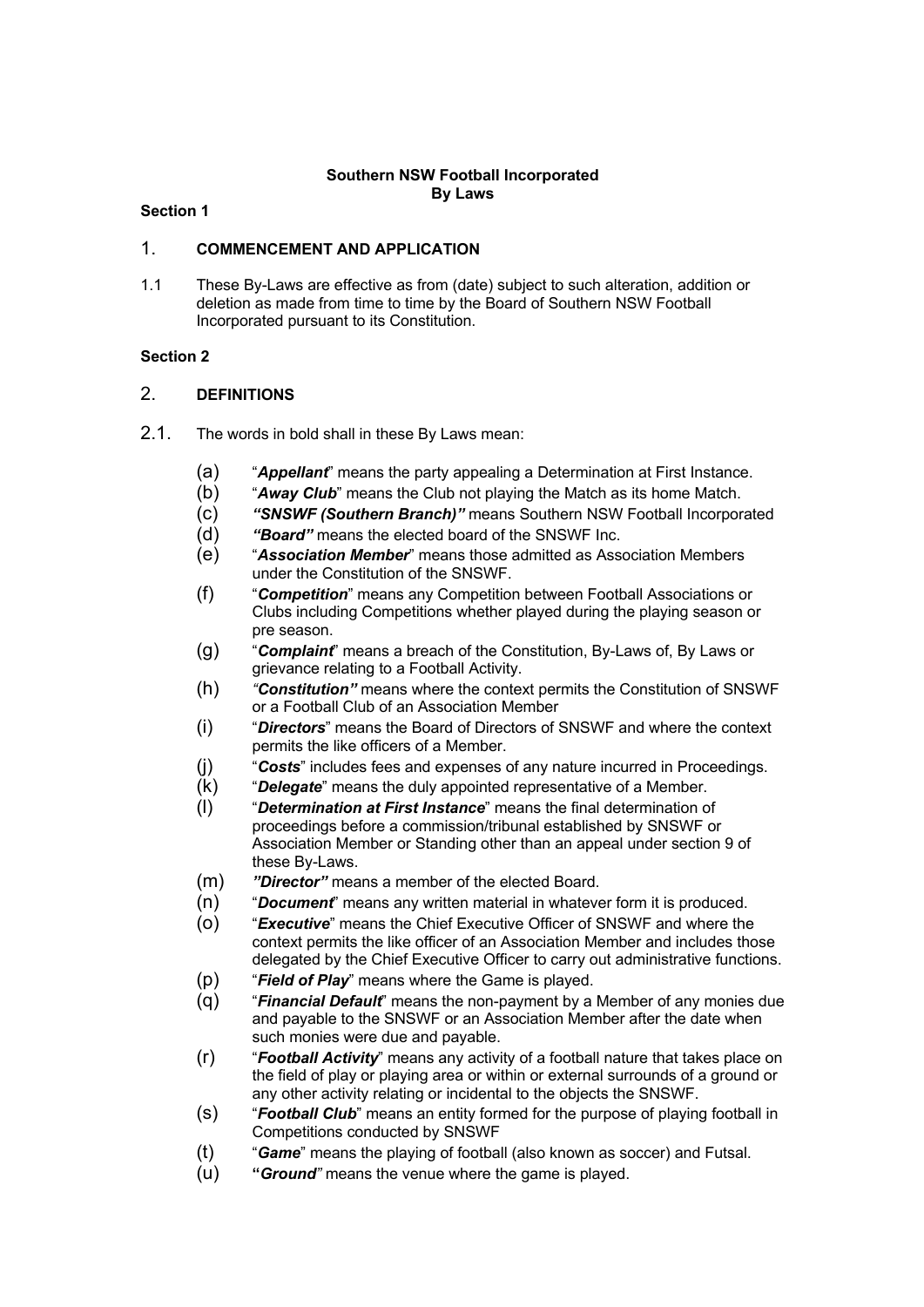- (v) "*Initiating Notice*" means and where the context permits a notice of Complaint, notice of appeal, notice to produce, notice to attend, notice of dispute or general notice.
- (w) "*Insolvency Event*" means where a Club Member or Association Member or Football Club has:
	- (i) a manager, receiver or administrative receiver appointed against it or any part of its undertaking or assets;
	- (ii) an administration order made against it;
	- (iii) a winding-up order made against it;
	- (iv) a resolution passed for its winding-up;
	- (v) enters into any arrangement with its creditors or some part of them in respect of the payment of its debts or part of them as a company voluntary arrangement or Scheme of Arrangement under the Corporations Act 2001; or
	- (vi) has any proceeding or step taken or any court order in any jurisdiction made which has a substantially similar effect to any of the above.
- (x) "*Internal Resolution Process*" means the process where a party has exhausted the grievance procedure and appeal process pursuant to the Constitution, By-Laws the SNSWF, Football NSW of that Constitution and By-Laws of FFA.
- (y) "*Match*" means a Game between Football Clubs whether as a friendly or trial Match or in a Competition or a play off series.
- (z) *"Material Change"* means a change in the Constitution or shareholding or membership of a Member as to reduce the beneficial control or ownership by 51% or more or ceases to play football in a competition conducted by Football NSW or an association member as its principal activity.
- (aa) "*Member*" means a Member admitted to membership under the Constitution of the SNSWF or the Constitution of an Association Member.
- (bb) "*Notice*" means an Initiating Notice, document or letter.
- (cc) "*Office Holder"* means a person who holds a position, whether elected or appointed, as:
	- (a) President, vice-president, secretary, treasurer, director, committee member or employee of the governing body (however described) of a club member, association member, associate member of the Company, standing committee member or holds any like position with a member of an association member, associate member or standing committee member; or,
		- (b) a life member.
- (dd) "*Participant*" means Players, coaches, Office Holder, Match Official, Spectators and any other Person involved in a Football Activity.
- (ee) "*Party*" is a party to proceedings.
- (ff) "*Person*" means a natural person.
- (gg) "*Play off series*" means the Matches played at the conclusion of a Competition to determine that Competition's champion.
- (hh) "*Player*" means a Player registered with a Football Club.
- (ii) "*Playing area*" means the field of play and any perimeter area between the by line of the field of play and the Spectator area.
- (jj) "*Pre-season*" means the period of the year outside the playing season.
- (kk) "*Proceedings*" means proceedings to determine any matter pursuant to these By-Laws or the grievance procedure of FNSW and the FFA or Court of Law.
- (ll) "*Registration*" means the registration of a Player or Person with the SNSWF or a member Football Association or Club.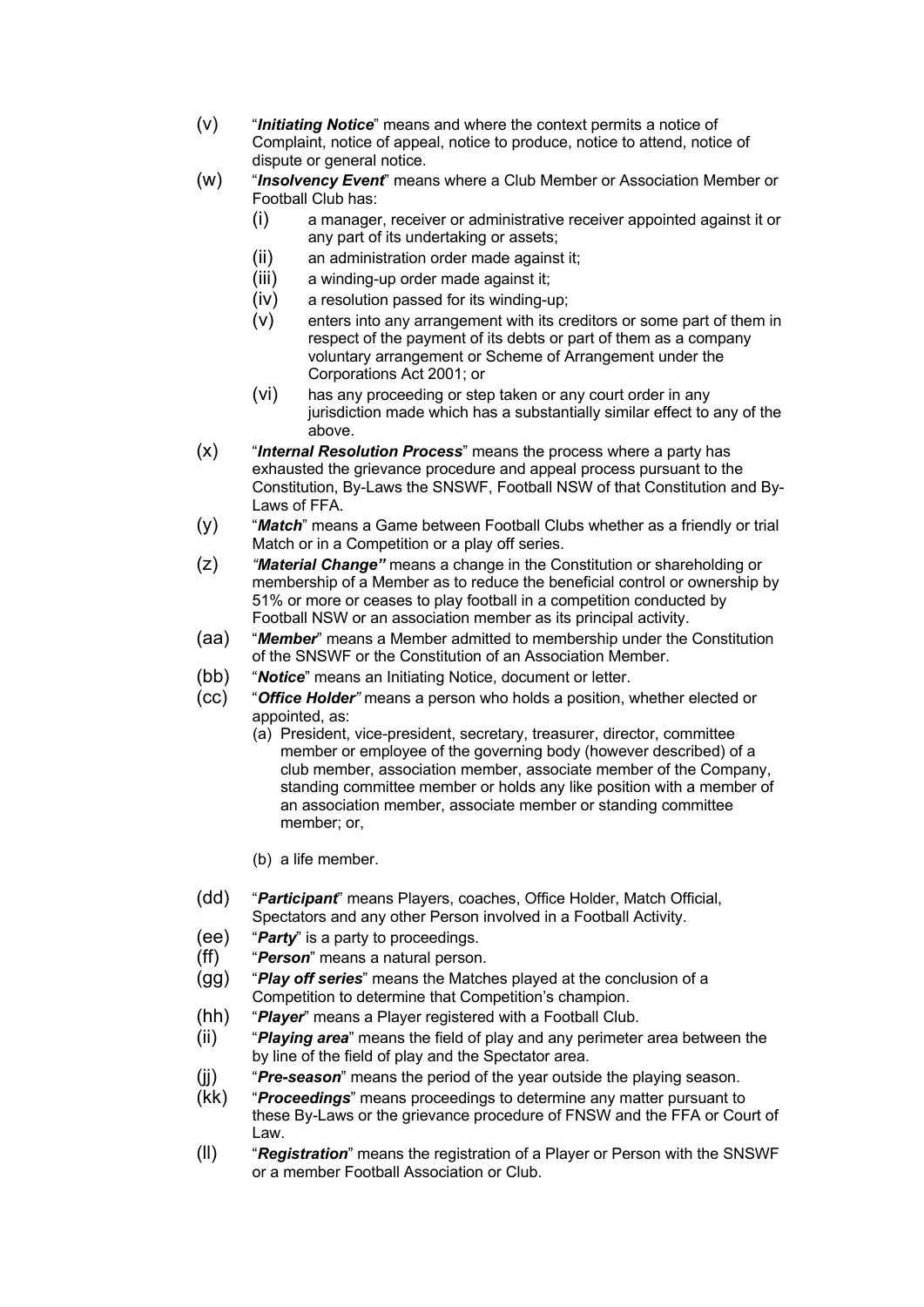- (mm) "*Spectator*" means a Person who attends a Football Activity.
- (nn) "*Transferor*" means the Football Club that transfers a Contract Player.
- (oo) "*Transferee*" means the Football Club to which a Player is being transferred.

## **SECTION 3**

## 3. **ADMISSION TO MEMBERSHIP**

- 3.1. Admission as a Member shall be by written application lodged with the Executive in the form prescribed by the Board:
	- (a) on an annual basis.
	- (b) on such terms and conditions as the Directors may determine.
- 3.2. Admission in any one year shall not constitute a right or privilege to be admitted in any subsequent year.
- 3.3. The application shall contain a provision: "(*Name of applicant Member*) agrees for itself and for each of its Participants to be bound and comply with:
	- (a) The Constitution;
	- (b) By-Laws;
	- (c) Policies, directions of the Directors or the Executive;
	- (d) By Laws made pursuant to the By Laws;
	- (e) The laws of the Game;
	- (f) The Constitution, By-Laws, By Laws and Policies of FFA;
	- (g) Any agreement between FFA, Football NSW, SNSWF or the Member and their respective sponsors or with any other person made for the benefit of FFA, Football NSW, SNSWF, the Members or in the general interests of the Game;
	- (h) Any alteration, revocation or addition to any of the above made from time to time;
	- (i) Where there is any inconsistency between the Constitution, By-Laws and By Laws of the Member and the Constitution, By-Laws and By Laws of the SNSWF, then to the extent of such inconsistency, the Constitution, By-Laws and By Laws of the SNSWF shall apply.
	- (j) Warrants that each of its participants prior to registration has read and understood the Constitution, By-Laws, By Laws, Policies, Directions of Directors and/or the Executive referred to in this By-Law 3.3 and has agreed in writing to be bound and submit to the jurisdiction of SNSWF and the Member.
- 3.4. The SNSWF and each Member, Participant or Football Club submits exclusively to the jurisdiction of a commission/tribunal established pursuant to these By-Laws to determine any Complaint/dispute that arises between the SNSWF, Member, Participant or Football Club or a combination of any of them and will not commence or pursue any proceedings a Court of Law until as such time as the Internal Resolution Process of the Complaint/dispute has been exhausted.
- 3.5. On the winding up of a Member or Football Club, any surplus assets of the Member or Football Club shall be transferred to a like body having objects similar to those set out in its Constitution or alternatively such surplus may be disposed of in such other manner as the members of the Member or Football Club with the consent of SNSWF shall determine.
- 3.6. If after the date of admission as a Member or Football Club, such Member or Football Club makes a material change to its constitution or shareholding or membership without the prior written consent of the Directors shall be deemed a new entity requiring a fresh application for admission as a Member or Football Club.

## **SECTION 4**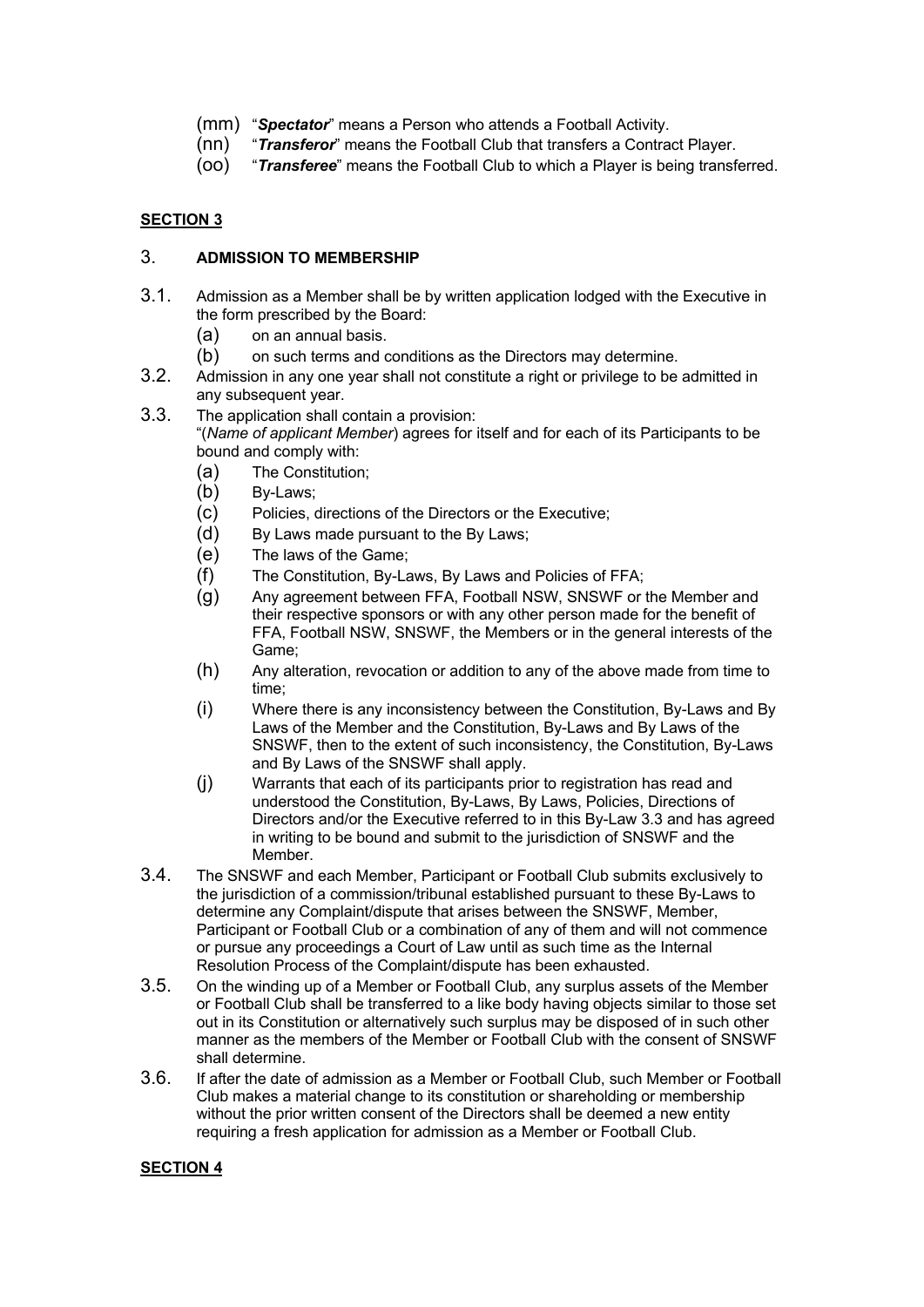## 4. **CONSTITUTIONAL PROVISIONS FOR BRANCH MEMBERS AND STANDING COMMITTES**

- 4.1. A Branch Member must provide in its constitutions or By-Laws:
	- (a) Procedures to facilitate the expeditious and fair resolution of disciplinary Complaints and disputes within the Branch Members' jurisdiction;
	- (b) Provisions that:
		- (i) Upon registration with an Branch Member, a Participant or Football Club shall comply and be bound by Constitution and By-Laws of the Branch Member and that of the Constitution and By-Laws of the SNSWF, Football NSW and FFA;
		- (ii) Where there is any inconsistency between the Constitution, By-Laws or By Laws of the Branch Member and the Constitution, By-Laws or By Laws of the SNSWF, then to the extent of such inconsistency, the Constitution, By-Laws and By Laws of the SNSWF shall apply;
		- (iii) Participant or Football Club will not commence or pursue any proceedings in a Court of Law until as such time as the Internal Resolution Process has been exhausted;
		- (iv) Participant and Football Club shall at all times submit to the jurisdiction of the Branch Member and Standing Tribunal prior to initiating any appeal under these By-Laws.

# **Standing Committees**

- 4.2. The Directors shall establish standing committees. The Persons to serve on the Standing committees shall be elected by Branch Members.
- 4.3. The Standing committee shall comprise no more than Eight (8) Persons.
- 4.4. A Standing committee shall act as a forum to co-ordinate and promote the interests of Branch Members.
- 4.5. A Board may establish a Standing Tribunal to investigate and determine any dispute or matter relating to a Football Activity between Branch Members or appeal from a decision of a disciplinary tribunal or like body of an Branch Member.

# **SECTION 5**

# 5. **REGULATIONS**

- 5.1. The Executive shall make such Regulations, Standing Orders and Playing Conditions, as it deems necessary in respect of any matter arising from or incidental to the implementation of these By Laws.
- 5.2. Regulations, Standing Orders and Playing Conditions made pursuant to By-Law 5.1 come into effect on the date determined by the Executive.
- 5.3. The power to make Regulations, Standing Orders and Playing Conditions includes the power to amend, delete or add to Regulations, Standing Orders and Playing Conditions made.

# **SECTION 6**

# 6. **COMMITTEES, COMMISSIONS AND TRIBUNALS**

# **Authority to Establish**

6.1. The Directors may establish such committees, commissions and tribunals as it may from time to time determine and designate to each of them their respective functions and powers.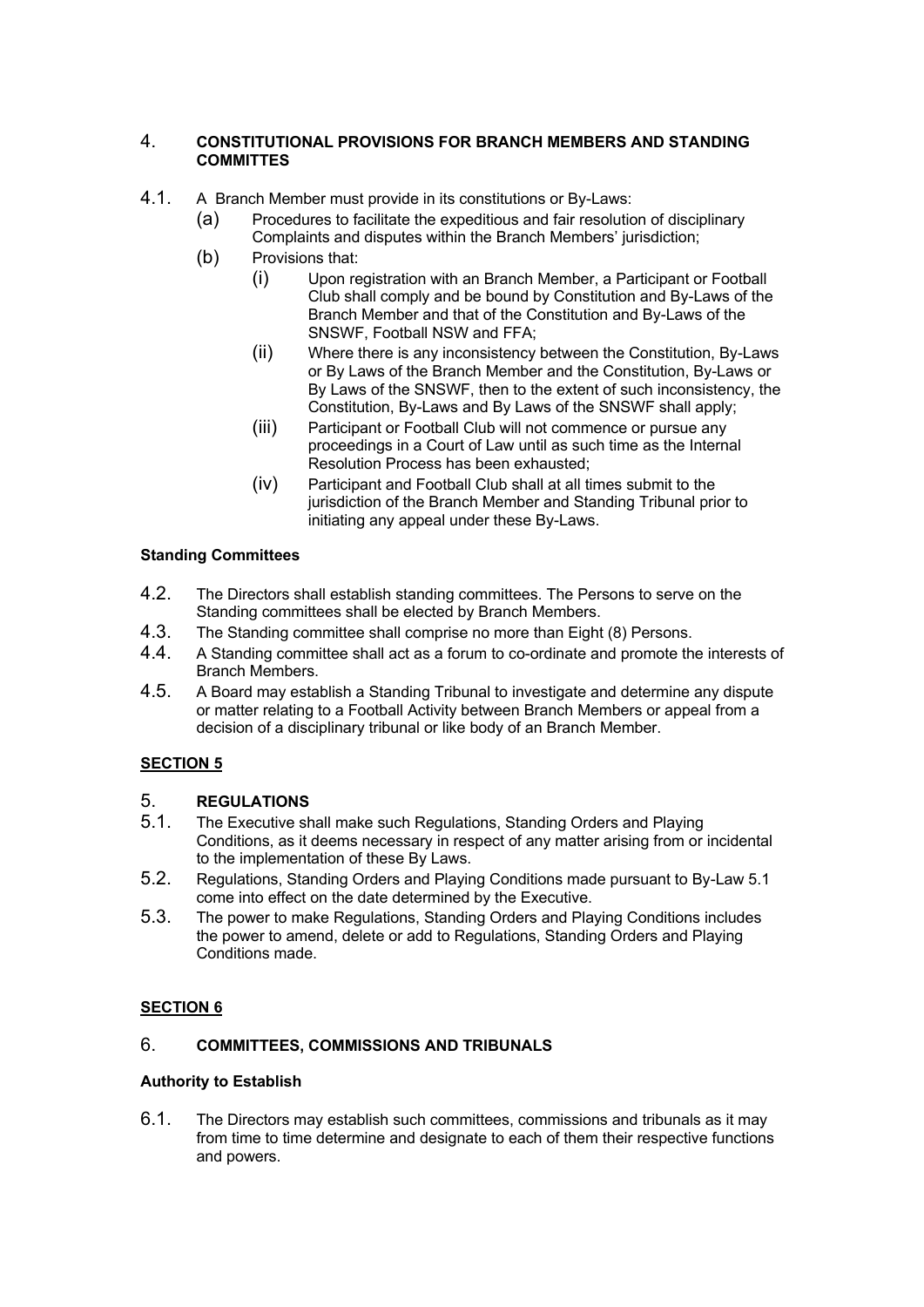6.2. The chairman and members of the policy committee shall be appointed by the President of Football NSW after consulting with the Vice-President. A committee so appointed can only be removed by the Directors

# **Policy Committee**

.

- 6.3. A policy committee shall formulate and develop policies, plans, strategies and objectives in specifically designated Football Activities of Football NSW and Southern NSW Football and:
	- (a) consist of at least four (4) Persons, one of which shall be chairman;
	- (b) report and make recommendations within its designated functions to the Directors.
- 6.4. The chairman of the policy committee shall:
	- (a) introduce By-Laws of practice and procedure in the conduct of its meetings;
	- (b) appoint the time, date and place of meetings;
	- (c) have minutes taken of the meetings and made available to the Directors;
	- (d) have reports prepared for the Directors containing background and reasons for any recommendations;
	- (e) request a staff member of Football NSW to attend meetings;
	- (f) appoint any other Person to the Committee.

## **Commission of Enquiry**

- 6.5. A commission of enquiry ("the CE") consisting of Persons independent of Southern NSW Football to enquire and/or investigate into any matter relating to Southern NSW Football, Members, Football Clubs or Persons.
- 6.6. The Directors shall designate to the CE terms of reference including the power to impose sanctions arising from its enquiry and/or investigation.
- 6.7. The Directors may at any time add to the terms of reference designated to the CE.
- 6.8. The Chairman of the CE shall be appointed from the Persons appointed to the CE.
- 6.9. The Chairman shall chair meetings of the CE and introduce practice and procedure to conduct the CE meetings.

# **General Purposes Tribunal**

- 6.10. A General Purposes Tribunal ("GPT") is to investigate and determine any breach of the Constitution, By-Laws or Regulations of Southern NSW Football by any Member, Football Club and/or Participant referred to it by the Executive or the Directors including but not limited to:
	- (a) contractual disputes between Football Clubs and Participants;

(b) disputes between Members, Football Clubs, Participants or combination of any of them;

(c) disputes on the amount or if any compensation or transfer fee payable; (d) any other matter.

6.11. The GPT, if satisfied that the Complaint or dispute has been proven, may: (a) order the payment of a financial penalty a maximum of \$25,000.00 for each Complaint;

(b) order the doing or not doing or the return of anything;

(c) expel, suspend or disqualify any Participant or Football Club from any Football Activity for such time as it deems fit;

(d) deduct points from any Football Club in a Competition;

- (e) make a declaration or order specific performance;
- (f) order rectification or setting aside any contract or document;
- (g) order the payment of money;

(h) order the payment of Costs of the proceedings in accordance with the notice of Costs:

(i) order any other sanction as the GPT may determine;

(j) expel any Member from membership of Southern NSW Football;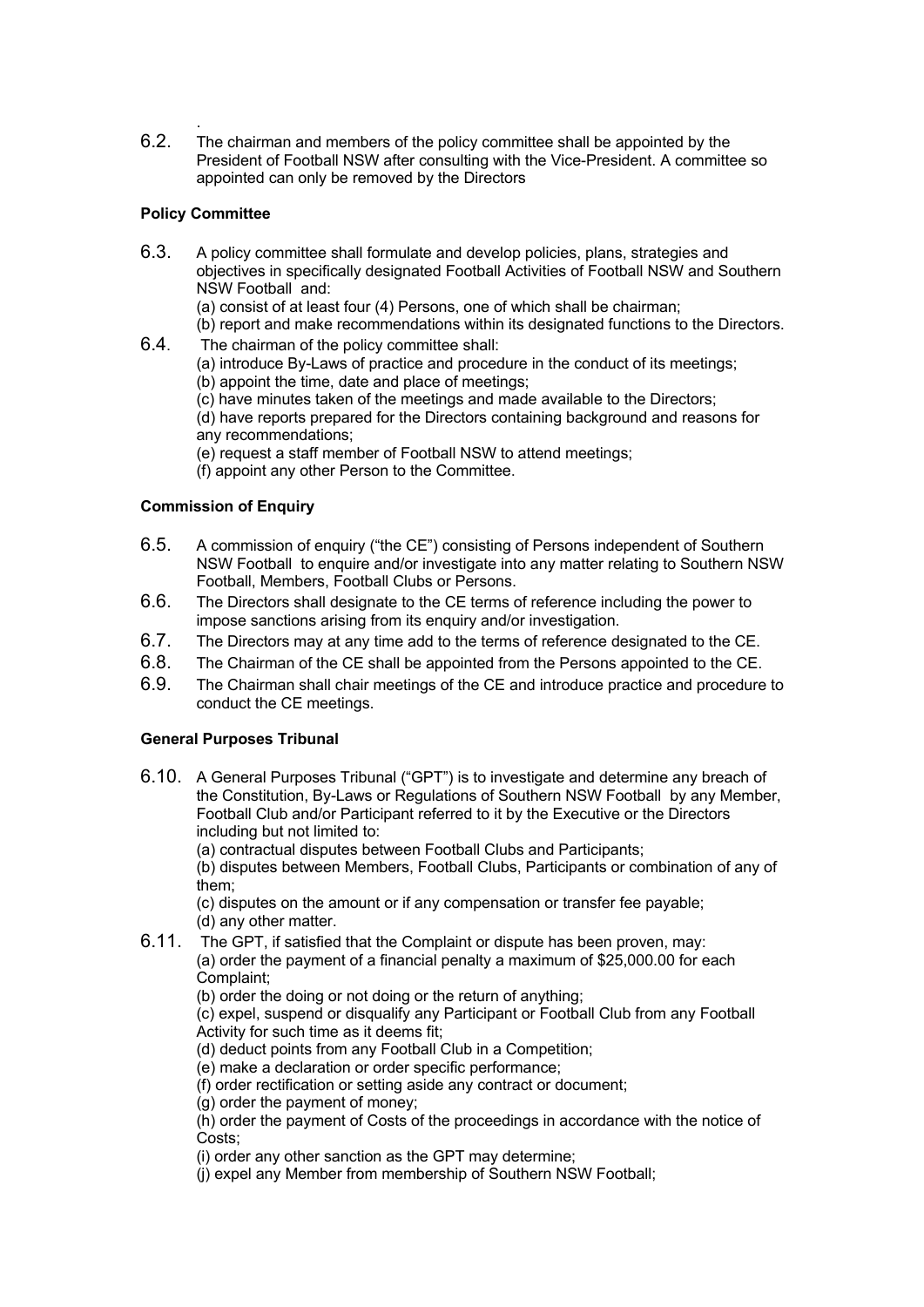(k) make such recommendations to the Directors as they may deem appropriate for its enquiry/investigation.

6.12. The GPT may dismiss any breach or dispute but order that a party in the proceedings pay the Costs of the GPT.

# **Disciplinary Tribunal**

- 6.13. A disciplinary tribunal ("DT") shall investigate and determine:
	- (a) Any offence on the field of play other than an offence which carries a maximum one (1) Match suspension in accordance with the Schedule of Persons Offences annexed to the By Laws; and
	- (b) Impose any sanction provided for by the Laws of the Game and/or the By Laws made pursuant to these By-Laws.
- 6.14. The Executive shall appoint a Chairman and three (3) suitable Persons to the Tribunal from the panel appointed by the Directors to serve on the DT and who are independent and at arms length of any party involved before the DT.
- 6.15. The practice and procedure in Section 8 shall apply to the DT.
- 6.16. Where a party shall be legally represented, then notice must be given to the Executive no later than five (5) business days prior to the first return date of the DT.
- 6.17. Where the Executive receives notice of legal representation, then the Executive may, at the expense of the party, employ the services of a legal representative.

## **Contempt in the face of a Tribunal**

- 6.18 A person must not
	- (a) Insult a member of a Tribunal in or in relation to the exercise of the powers or functions of a member; or
	- (b) Repeatedly interrupt the proceedings of a Tribunal; or
	- (c) Create a disturbance or take part in creating or continuing a disturbance in or near a place where a Tribunal is sitting; or
	- (d) Obstruct or hinder the Tribunal or a member in the performance of the functions of the Tribunal; or
	- (e) Fail to comply in full with an order of the Tribunal
	- (f) Do any other act or thing that would, if a Tribunal were a Court of record, constitute a contempt of Court.
- 6.19 Upon a finding of a breach of 1 above, the Tribunal may refer the conduct to the Board of Directors seeking an order for:
	- (a) Payment, by a person who has committed the offence or been found to have acted in contempt or abused the process of the commission/tribunal, of the whole or any part of the costs of a party to proceedings occasioned by the contempt or abuse of process; and/or
	- (b) Deduction of points from any Football Association or Club in a Competition; and/or
	- (d) Expulsion, suspension or disqualification of any Participant or Football Association or Club from any Football Activity for such time as it deems fit; and/or
	- (e) Expulsion, suspension or disqualification of any Member from membership of SNSWF and Football NSW.

# **SECTION 7**

# 7. **APPOINTMENT OF MEMBERS TO COMMISSION/TRIBUNAL**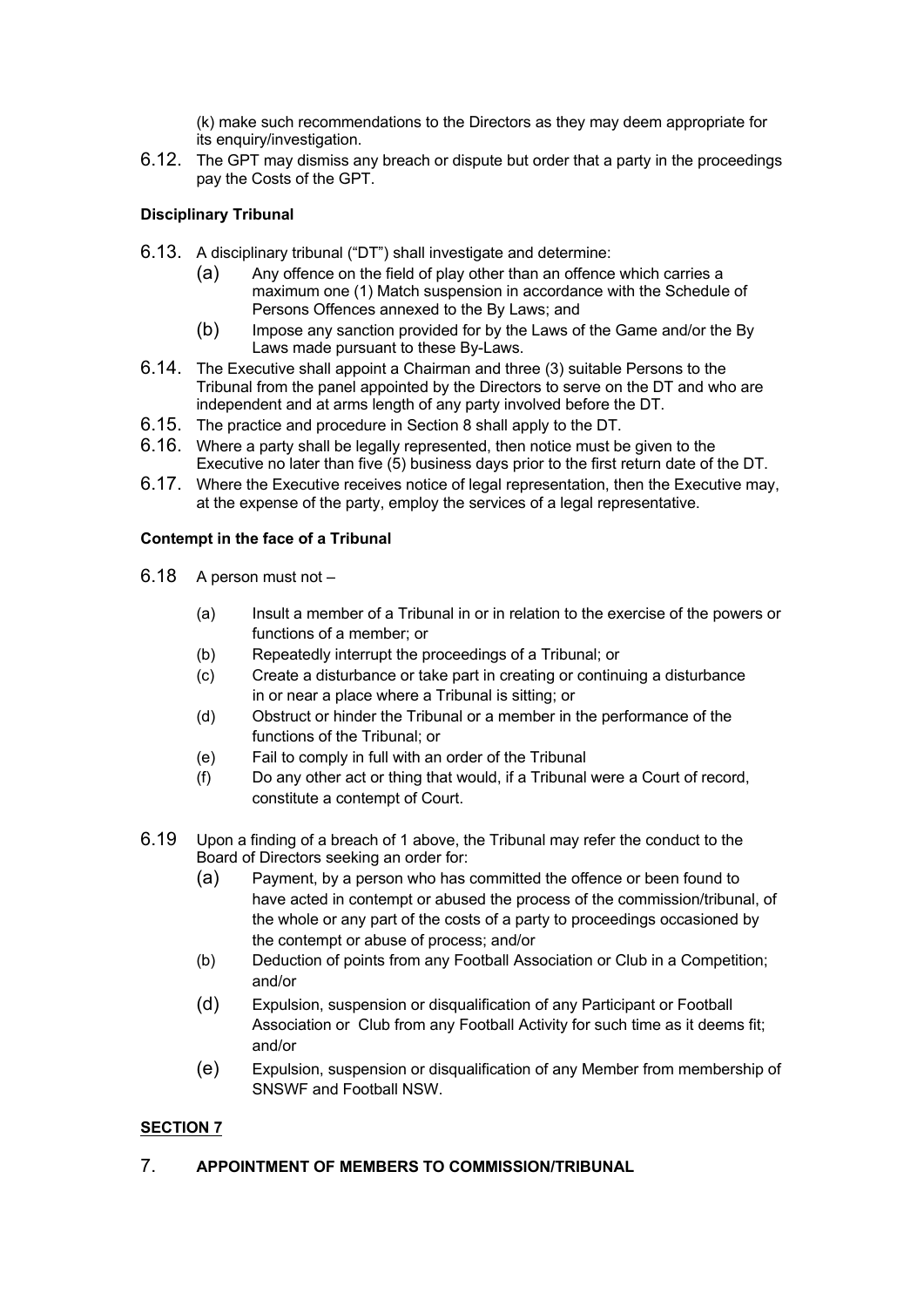- 7.1. The commission/tribunal members shall:
	- (a) Be appointed by the Executive;
	- (b) Consist of a Chairman plus at least three (3) Persons each of whom are independent and at arms length with any party to the proceedings before the Commission Tribunal;
	- (c) consist of a chairman who may be a barrister or solicitor of the Supreme Court of NSW with at least four (4) years' litigation experience in a State or Federal Court.

## **SECTION 8**

## 8. **PROCEDURAL BY-LAWS IN PROCEEDINGS**

#### **Application**

- 8.1. The following By-Laws shall apply in all proceedings:
	- (a) A reference to commission/tribunal shall mean any tribunal or like body established by the Directors to determine Complaints/disputes or appeals;.

#### **Service**

- 8.2. It shall be sufficient service of any notice, if served by post at the last known address contained in the records of The Branch or the Member of the Participant to whom the notice is addressed or if served at another address, at that address provided there is evidence of service at that address.
- 8.3. The commission or tribunal hearing the matter shall determine whether there has been effective service of any notice.

## **Ex Parte**

- 8.4. If a Person fails to respond to a notice, the commission/tribunal shall determine the matter ex parte.
- 8.5. An ex parte decision of the commission/tribunal has the same force and effect as if the determination was made after a full hearing before the commission/tribunal.

#### **Warning Notice**

8.6. A notice must contain the full text of By-Laws 8.4 and 8.5 in the form of a warning as to the consequence of failing to respond to the notice.

## **Commencement of Proceedings**

- 8.7. Initiating Notices to be used pursuant to these By-Laws:
	- (a) *Notice of Complaint* to initiate any Complaint as a result of a breach of the Constitution, By-Laws, By Laws, policies, directions of SNSWF.
	- (b) *Notice of Costs* details the Costs, expenses and fees of the commission/tribunal including for each hearing session until completion of the proceedings.
	- (c) *Notice of Dispute* to initiate any Complaint of a dispute between Members, Persons, Football Clubs or any Person under the jurisdiction of SNSWF
	- (d) *Notice to Attend* to require the attendance of any Person and to give evidence;
	- (e) *Notice to Produce* requires the production of any documentation, information or material in whatever form it is held;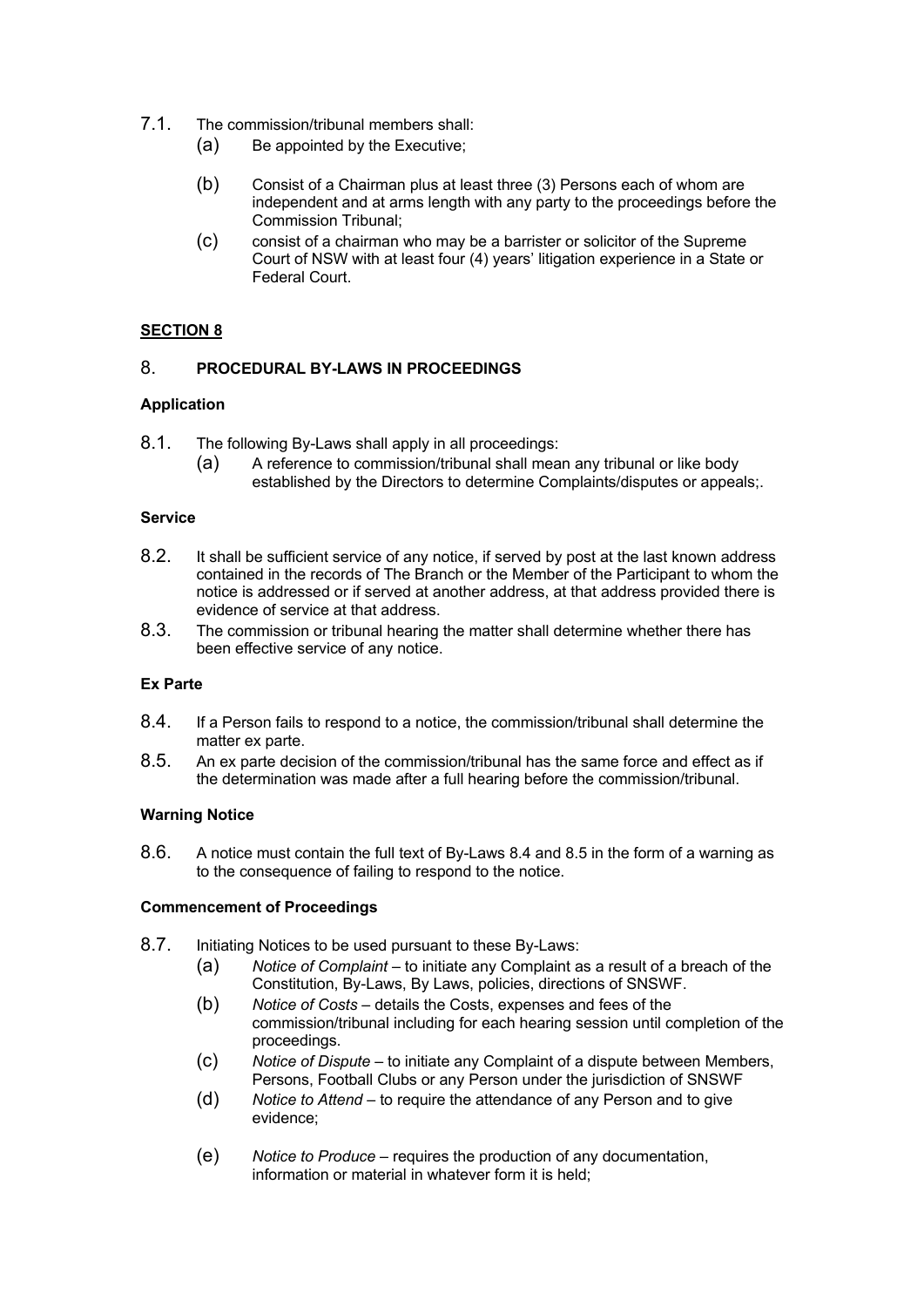- (f) *General Notice* for the doing of any thing not covered by the notices above.
- (g) *Notice of Appeal* to initiate an appeal from a Determination at First Instance.
- (h) *Notice of Response* response to the Initiating Notice whether to admit, deny or counterclaim or object to the doing of any thing in the Initiating Notice.
- 8.8. A respondent must file notice of response within seven (7) business days of service of the Initiating Notice.
- 8.9. The commission/tribunal may determine any proceedings ex parte where notice of response has not been filed within the prescribed time.

## **Particulars in Notice**

- 8.10. A Complaint/dispute shall be commenced by an Initiating Notice which shall contain:
	- (a) Name of the party against whom the Initiating Notice is brought;
	- (b) Name of the party issuing the Initiating Notice;
	- (c) Particulars of the Complaint/dispute including any By-Law or By Law pursuant to which it is made;
	- (d) The time, date and place where the Initiating Notice is returnable.
- 8.11. A notice of dispute may be issued by any Member, Football Club or Participant and may issue against SNSWF.
- 8.12. A notice of Complaint may contain more than one Complaint.
- 8.13. Initiating Notices may be issued by or against SNSWF or any other party.
- 8.14. A commission or tribunal may direct the issue of notice to attend, notice to produce or general notice against SNSWF or any other party at any time in the course of the proceedings.
- 8.15. Where an Initiating Notice has been issued and served against a party, that party must lodge with the Executive a notice of response.

# **Evidence**

- 8.16. The admissibility and weight to be given to evidence including electronic, audio, visual material, i.e. video, DVD recordings in the proceedings shall be at the discretion of the commission/tribunal.
- 8.17. A commission/tribunal is not bound by the Laws of Evidence applicable to proceedings in Courts of Law.
- 8.18. All proceedings shall be conducted in accordance with the principles of natural justice.
- 8.19. The commission/tribunal must have before it prior to commencing proceedings the Initiating Notice and notice of response together with all documents as relate to the evidence in the proceedings.
- 8.20. A party to any proceedings must, except if otherwise directed by the Executive no later than seven (7) days prior to the return date of an Initiating Notice, be served with all the evidence of the other party including written statements of witnesses to be called, documents and any audio or visual evidence upon which a party intends to rely in the proceedings.
- 8.21. If there is non-compliance with By-Law 8.20, such evidence is not admissible in the proceedings without leave of the commission/tribunal.
- 8.22. Leave shall only be given if the party satisfies the commission/tribunal that the evidence it seeks to tender was not reasonably available to the party in order for the party to have complied with By-Law 8.20.
- 8.23. The commission/tribunal may disallow cross-examination of any party to the proceeding if it considers the cross-examination to be frivolous, vexatious, irrelevant, and unnecessary or of little probative value.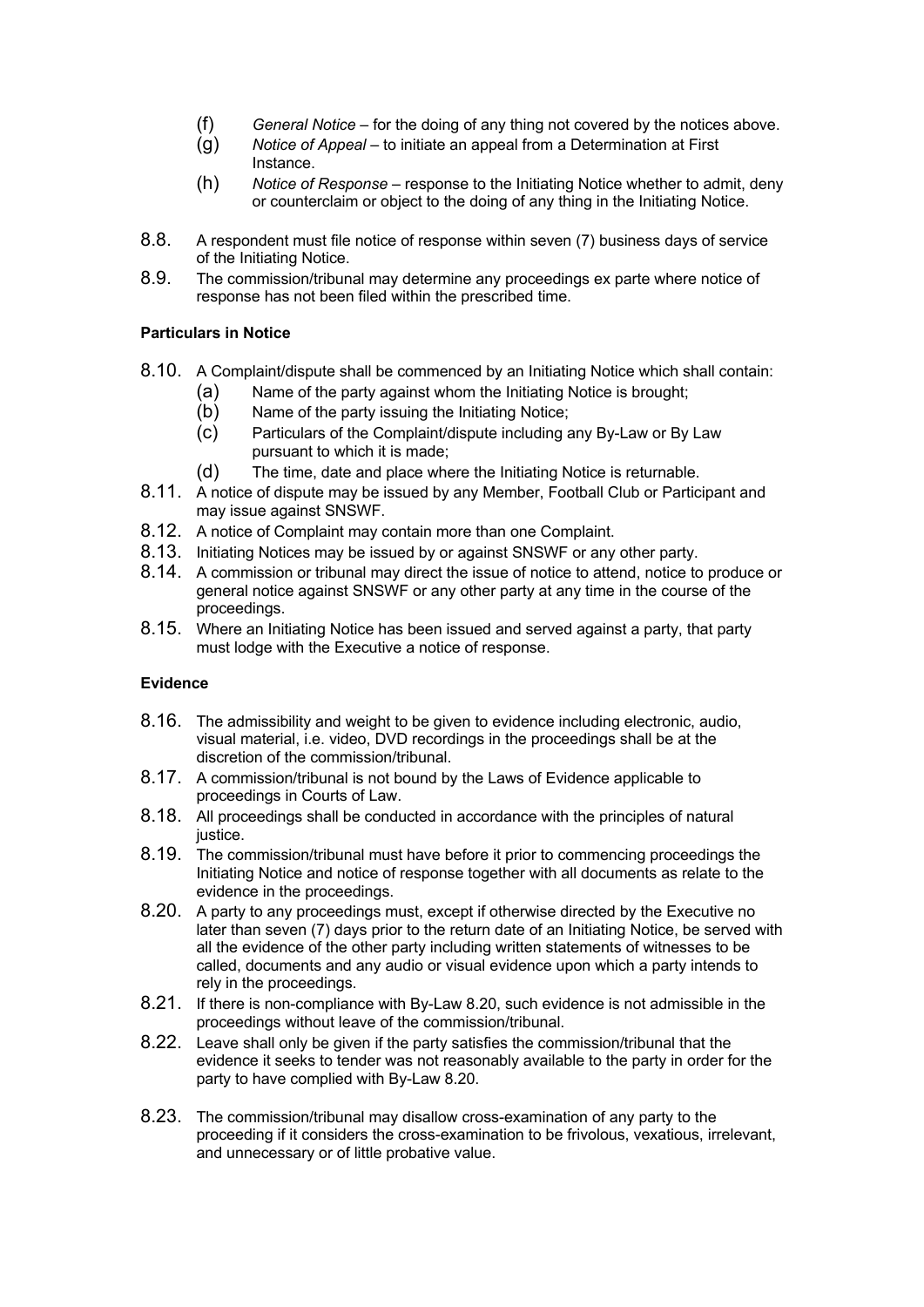## **Time to Do Anything**

- 8.24. The Executive, commission/tribunal may shorten or extend a time fixed under these By-Laws.
- 8.25. If a By-Law or order requires a party to do any thing but does not specify a time, it must be done as soon as practicable.
- 8.26. Powers of Commission/Tribunal
	- (a) To conduct its meeting at such time, date and place as it may determine.
	- (b) To take evidence.
	- (c) To require the attendance of any party Member or Participant to give evidence.
	- (d) To require the production of any document, information or other material in whatever form held by any party under the jurisdiction of SNSWF including SNSWF;
	- (e) Where the party Member or Participant are required to give evidence and/or produce information or other material refuses or fails to attend and give evidence, the commission/tribunal shall request the Directors to suspend the party from Competition or membership privileges of SNSWF until lifting of the suspension.
	- (f) To inform itself on any matter or thing in order to properly carry out its function.

## **Determination**

8.27. The determination of any tribunal / commission shall be in accordance in with majority opinion and if equally divided the Chairman's determination shall prevail.

## **Onus of Proof**

8.28. A commission/tribunal shall make determinations on the balance of probabilities.

## **Dispute on Jurisdiction**

8.29. Any dispute as to power or jurisdiction of a commission/tribunal shall be made to the Directors whose determination of the dispute shall be final and binding and without recourse to the Appeal Tribunal.

## **Reporting of Determination**

- 8.30. The commission/tribunal shall, subject to its terms of reference, report in writing to the Executive who shall notify the parties of:
	- (a) Its determination:
	- (b) Any right to appeal.
- 8.31. The determination of a commission/tribunal shall be in writing and contain reasons for the determination.

## **Notice of Costs and Payment of Costs**

- 8.32. At the commencement of any proceedings, a notice of Costs shall be given to each party in the proceedings. A copy of the notice of Costs is to be signed by each of the parties to the proceedings as acknowledgment and agreement to be bound to comply with any order as to Costs of the proceedings.
- 8.33. Where an order for payment of Costs is made against a party and payment is not made within sixty (60) days of determination of the proceedings, then the non payment shall be deemed a Financial Default under these By-Laws.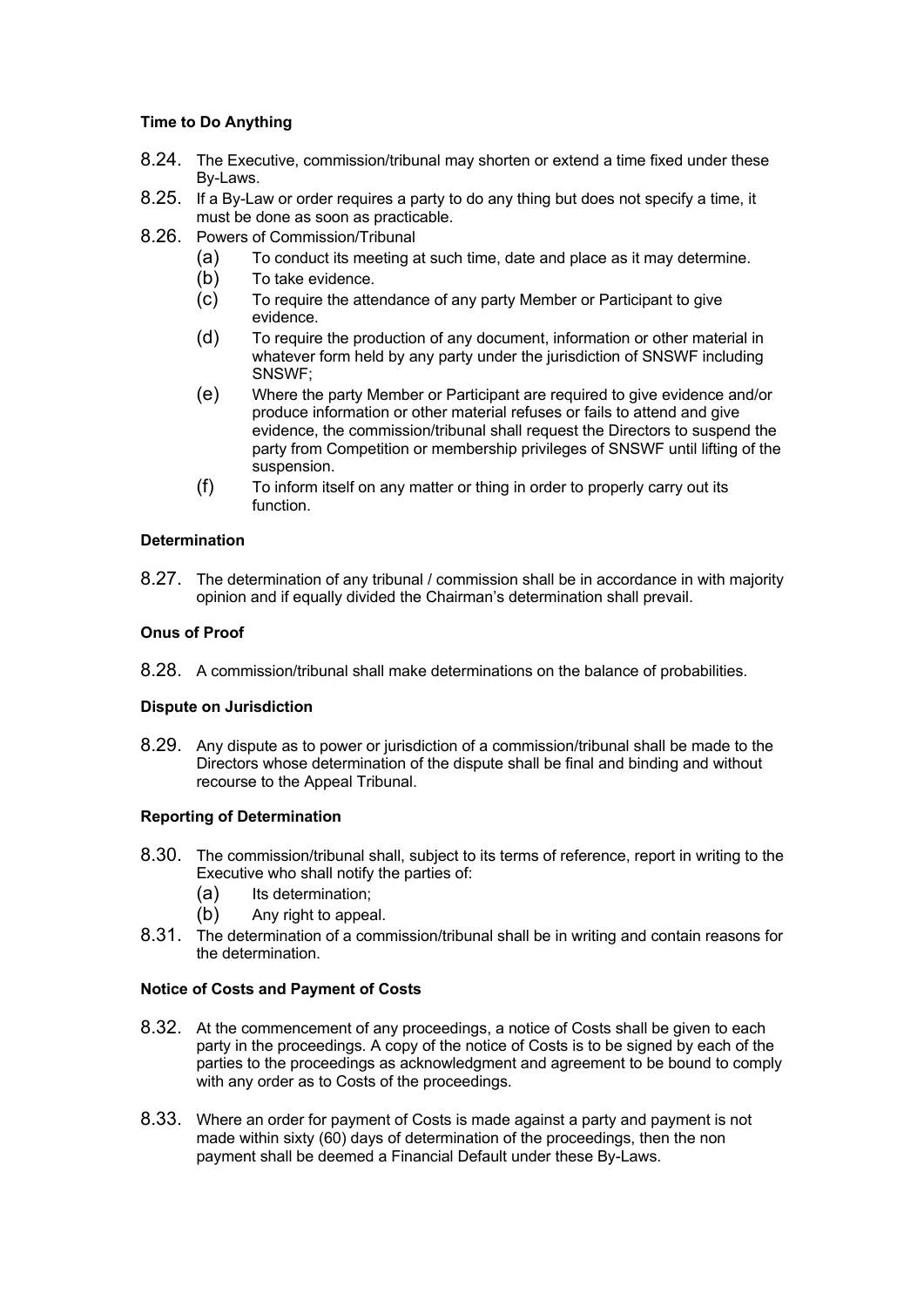8.34. Where the convening of a commission/tribunal will subject SNSWF or other party to Costs and expenses, then the unsuccessful party or the party against whom the Complaint has been proven shall pay the Costs and expenses.

# 8.35. **Representation**

- (a) During proceedings:
	- (i) A party shall attend in Person or if approved by the commission /tribunal by teleconference or video link.
	- (ii) Legal counsel may represent a party or any Person nominated by the party.
	- (iii) SNSWF may be represented and shall be entitled to take part in the proceedings whether a party or otherwise.
- (b) SNSWF may appoint counsel to assist the commission/tribunal in the conduct of its proceedings.
- (c) Counsel assisting the commission/tribunal shall be independent of SNSWF and any other party to the proceedings;
- (d) The function of counsel assisting the commission/tribunal is to assist the commission/tribunal in the discharge of its functions including but not limited to advising on any procedural or evidential matter in dispute.
- (e) SNSWF may charge the party for the costs of any representation.

## **Determinations Binding on Parties**

- 8.36. Subject only to right of appeal as set out in these By-Laws, all determinations at First Instance of a commission/tribunal are binding on the parties to the determination including SNSWF
- 8.37. The Directors may by-pass referral of any Complaint/dispute to a commission/tribunal and refer it directly to FNSW for determination in accordance with FNSW's grievance procedure.

## **Register of Determinations**

- 8.38. The Executive must maintain a register of all determinations.
- 8.39. The determinations shall be recorded in the register in alphabetical name order commencing with the initiating party and by particular subject matter of the determination.

# **SECTION 9**

# 9. **APPEALS**

## **Appeal Tribunals**

- 9.1. The Directors shall establish an Appeal Tribunal to determine appeals from a Determination at First Instance.
- 9.2. The Directors shall appoint a Panel of Persons to sit on the Appeal Tribunal.
- 9.3. There shall be no less than three (3) Persons sitting on any Appeal Tribunal.
- 9.4. No Person on the Appeal Tribunal may hear any appeal if that Person was involved in the Determination at First Instance.
- 9.5. The Executive shall appoint the Chairman and persons to the Appeal Tribunal from the panel appointed by the Directors.
- 9.6. Persons on the Appeal Tribunal shall be independent of the parties to the appeal and must not hold any position with a party to the appeal whether honorary or otherwise.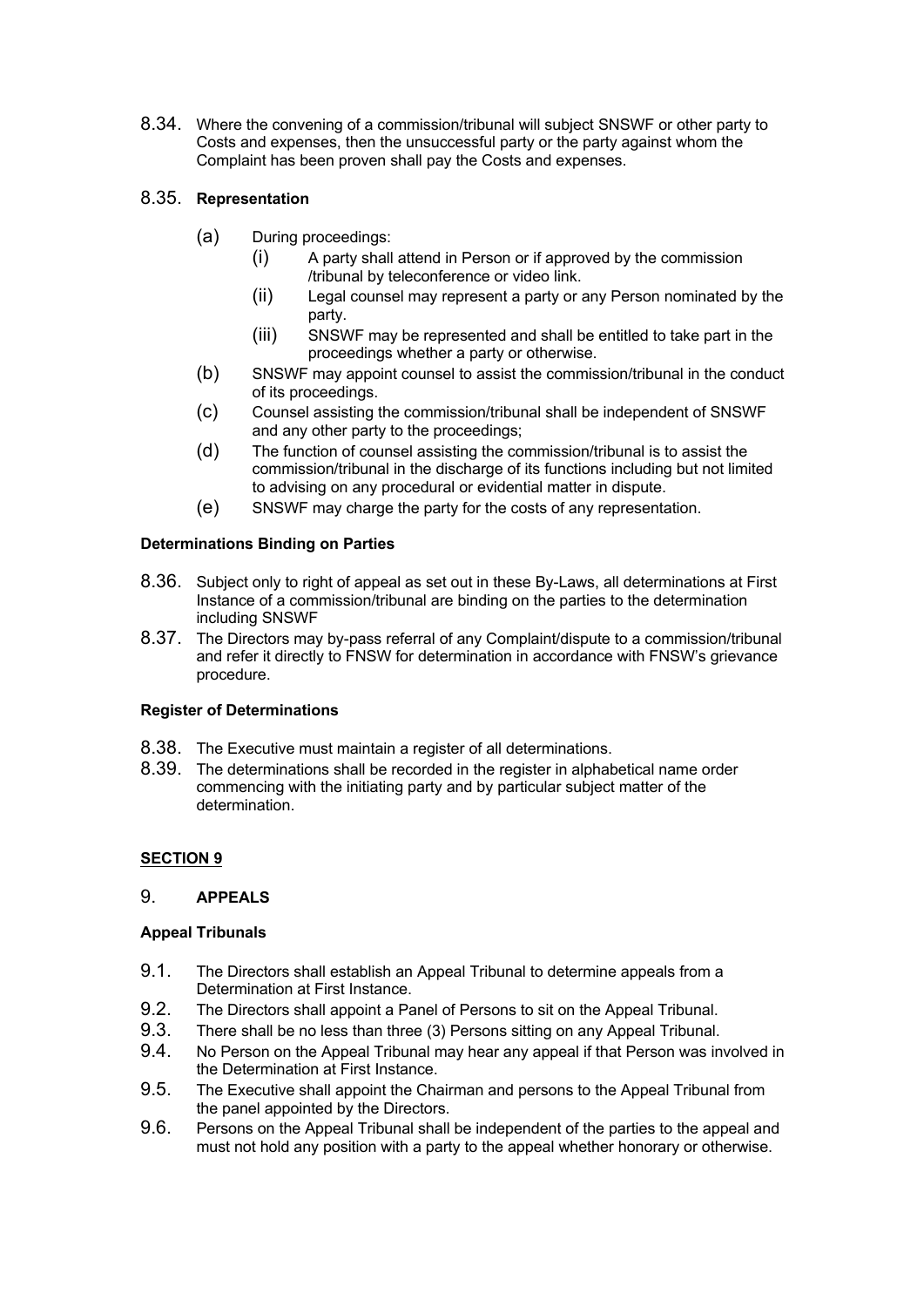# **Right of Appeal**

- 9.7. Any party including SNSWF although not party to the proceedings aggrieved by a Determination at First Instance has a right of appeal.
- 9.8. All appeals from Determination at First Instance shall be made to the Appeal Tribunal.
- 9.9. Notwithstanding By-Law 9.8, no appeal shall lie to an Appeal Tribunal from a determination of the disciplinary tribunal relating to a penalty imposed for breach of the laws of the Game.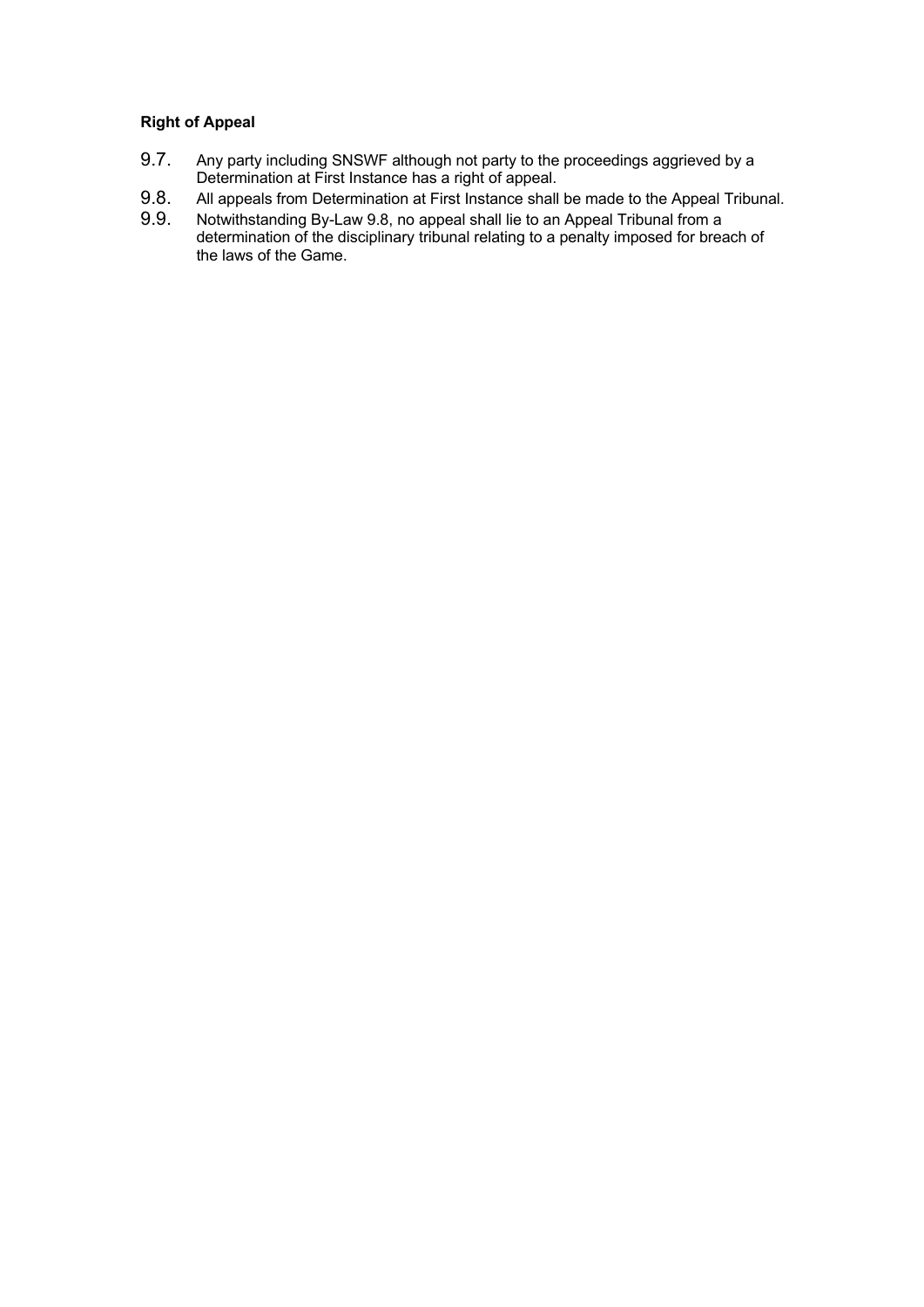## **Power of Appeal Tribunal**

- 9.10. The Appeal Tribunal may:
	- (a) Dismiss, allow in whole or part, or vary (whether by way of reduction or increase) any Determination at First Instance;
	- (b) Impose any sanction or make any order or determination that the Determination at First Instance could have imposed or made.

#### **Payment of Appeal Fees**

9.11. If an appeal is successful, the Executive or unsuccessful party to the appeal must pay to the other any appeal fee.

#### **Appeal to FFA**

9.12. An appeal from the determination of an Appeal Tribunal lays only to FNSW Southern Branch Appeal Tribunal.

### **Procedural By-Laws**

9.13. Save where there is any thing to the contrary in this Section 9, the procedural By-Laws in By-Law 8 where relevant apply to the Appeal Tribunal.

#### **Grounds of Appeal**

- 9.14. An appeal from any Determination at First Instance shall only be made on the following grounds:
	- (a) Failure to afford procedural fairness;
	- (b) Lack of jurisdiction;
	- (c) Insufficient evidence;
	- (d) Incorrect interpretation of the By-Laws or By Laws;
	- (e) Involves a question or principle of importance to Football NSW;
	- (f) Severity.

#### **Determination**

9.15. The determination of any tribunal / commission shall be in accordance in with majority opinion and if equally divided the Chairman's determination shall prevail.

#### **Notices**

- 9.16. A notice of appeal shall be lodged with the Executive in writing setting out the grounds and particulars within the prescribed time.
- 9.17. The prescribed fee shall accompany the appeal.

#### **Prescribed Time to Lodge Notice of Appeal**

- 9.18. A notice of appeal from a commission/tribunal or any other like tribunal or committee established under these By-Laws or authority of SNSWF must be lodged with the Executive, within seven (7) days of date of notification of the Determination at First Instance.
- 9.19. For the purpose of this By-Law, notification of the Determination at First Instance is deemed to have occurred when the Determination at First Instance is served on the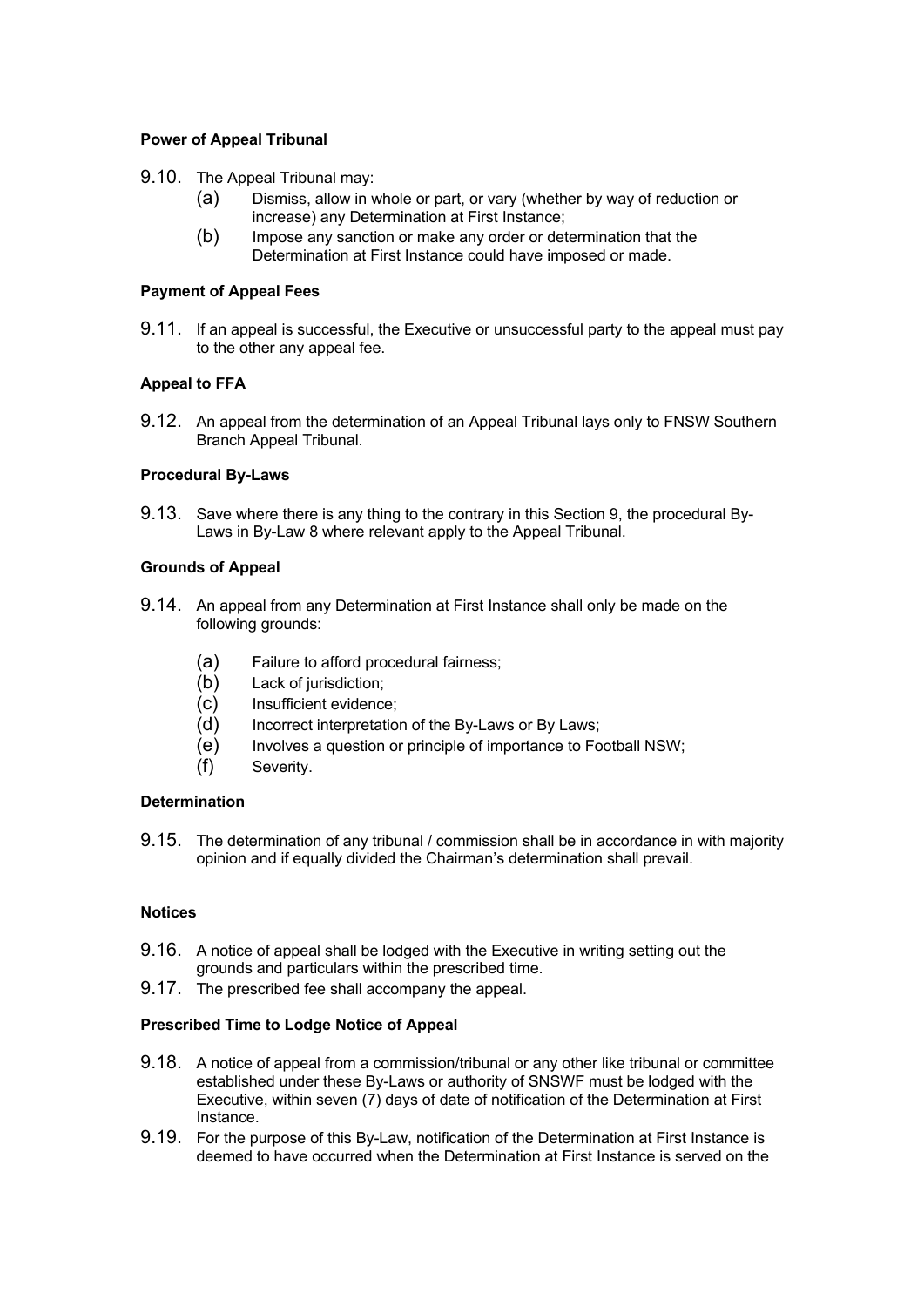Appellant or where the party or its legal representative was present at the time the Determination at First Instance was made.

- 9.20. Determination at First Instance was served:
	- (a) by registered post, the 3<sup>rd</sup> business day after the date of the Determination at First Instance.
	- (b) by facsimile or email, the day after the date of the facsimile transmission or email sent to the Appellant.
- 9.21. The Appellant's postage or email address or facsimile number is deemed to be that last contained in the records of Football NSW.

## **Appeal Fee**

- 9.22. At the time of lodging notice of appeal there shall be paid an appeal fee.
- 9.23. The Appeal Tribunal may make such order as to payment of the appeal fees as in the circumstances of the appeal it determines.
- 9.24. Where the appeal hearing takes more than one (1) hearing session, an additional non-refundable fee per session is payable by the Appellant prior to commencement of the second hearing session.
- 9.25. "*Hearing session*" means any period within a 24 hour day.

### **Notification of Legal Representation**

- 9.26. An Appellant may not be represented by a legal representative before the Appeal Tribunal unless written notification of intention to be so represented is given to the Executive no later than ten (10) clear business days from the date of the hearing of the appeal. The Executive may appoint a legal representative to the Appeals Tribunal at the cost of the Appellant.
- 9.27. If notice of appeal is not lodged within the prescribed time, the Appeal Tribunal may dismiss the appeal.

## **Determination under Appeal**

9.28. Pending final determination of an appeal, the Determination at First Instance shall be given effect unless the Appeal Tribunal makes an interim determination to the contrary.

## **SECTION 10**

# 10. **FEES**

10.1. Fees payable pursuant to anything arising or incidental to these By-Laws:

# (a) **Notice of Complaint, Notice of Dispute**

- (i) Lodged by SNSWF Nil.
- $(ii)$  Any other party  $-$  \$100.00.

### (b) **Notice of Response (including to Notice of Appeal)**

- (i) Lodged by SNSWF Nil.
- $(ii)$  Any other party  $-$  \$100.00.

## (c) **Notice to Attend**

(i) Staff member of SNSWF - \$75.00 per hour for each or part hour in attendance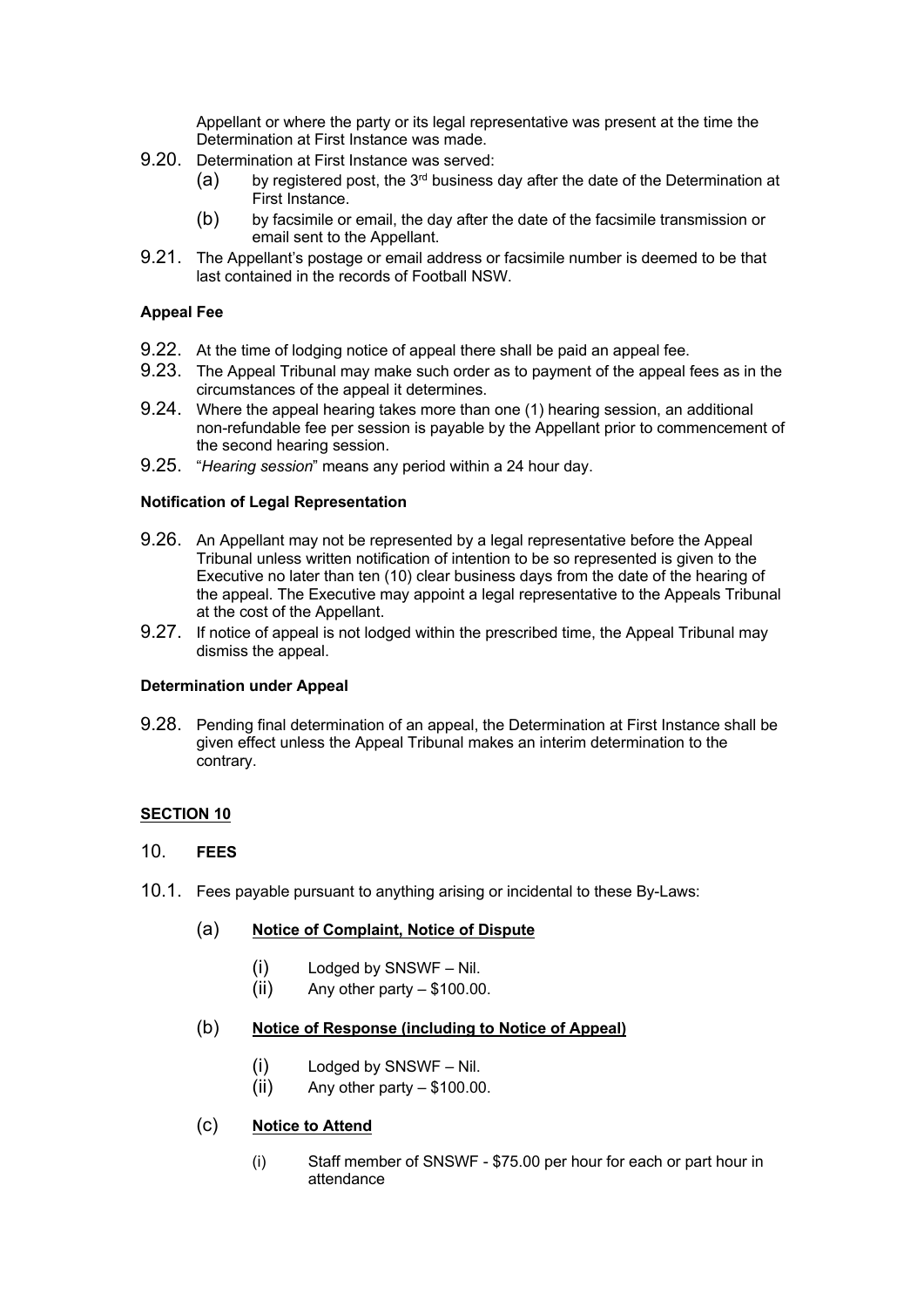- (ii) Director of SNSWF \$75.00 for each or part hour in attendance.
- (iii) Any other Person \$75.00 flat fee subject to making an application to the Tribunal at the hearing.
- (iv) The fees shall be paid at the direction of the Commission/Tribunal.

# (d) **Commission/Tribunal (including Appeal Tribunal)**

(i) Such fees for service and any reasonable expenses incurred by the commission/tribunal in discharge of their functions.

## **SECTION 11**

## 11. **CONDUCT**

## 11.1. **Insolvent Conduct**

Where any Member or Football Club suffers an Insolvency Event, it shall be referred to the Directors who may:

- (a) If a Football Club and the Insolvency Event occurs at any time during the playing season:
	- (i) Deduct points it has accumulated in the Competition in which it participated; or
	- (ii) Where the Insolvency Event occurs during the pre season, deduct points from the Competition following the pre season such that it starts that Competition on minus the number of points deducted.
- (b) Suspend or expel the Member or Football Club from membership of SNSWF or Competitions.
- 11.2. A Member or Football Club may appeal against the Directors' decision. The appeal shall be referred to the Appeal Tribunal.
- 11.3. Prior to the Appeal Tribunal hearing the appeal, it shall appoint an independent charted accountant to review the Member or Football Club's activities and prepare an independent report into the circumstances surrounding and leading up to the insolvency event and to its general future financial viability.
	- (a) The independent report shall be made available to the Member or Football Club, the Appeal Tribunal hearing the appeal and the Directors.
	- (b) The Member or Football Club shall pay the Cost of the independent report.
	- (c) The Tribunal shall not hear the appeal until it is in receipt of the independent report and evidence of payment by the Member or Football Club of the independent report.
- 11.4. The Appeal Tribunal may make such determination as available to it pursuant to these By-Laws.

## **Misconduct**

- 11.5. A Member, Football Club and/or Participant and spectators shall, at all times in a Football Activity, act in the best interest of the Game and shall not act in any manner which:
	- (a) Is unsportsmanlike or unprofessional;
	- (b) Brings or may bring the Game into disrepute or damage the reputation and goodwill of the Game;
	- (c) Is violent;
	- (d) Is improper, threatening, abusive, indecent, insulting or discriminatory whether by words or behaviour by reason of persons of ethnical origin,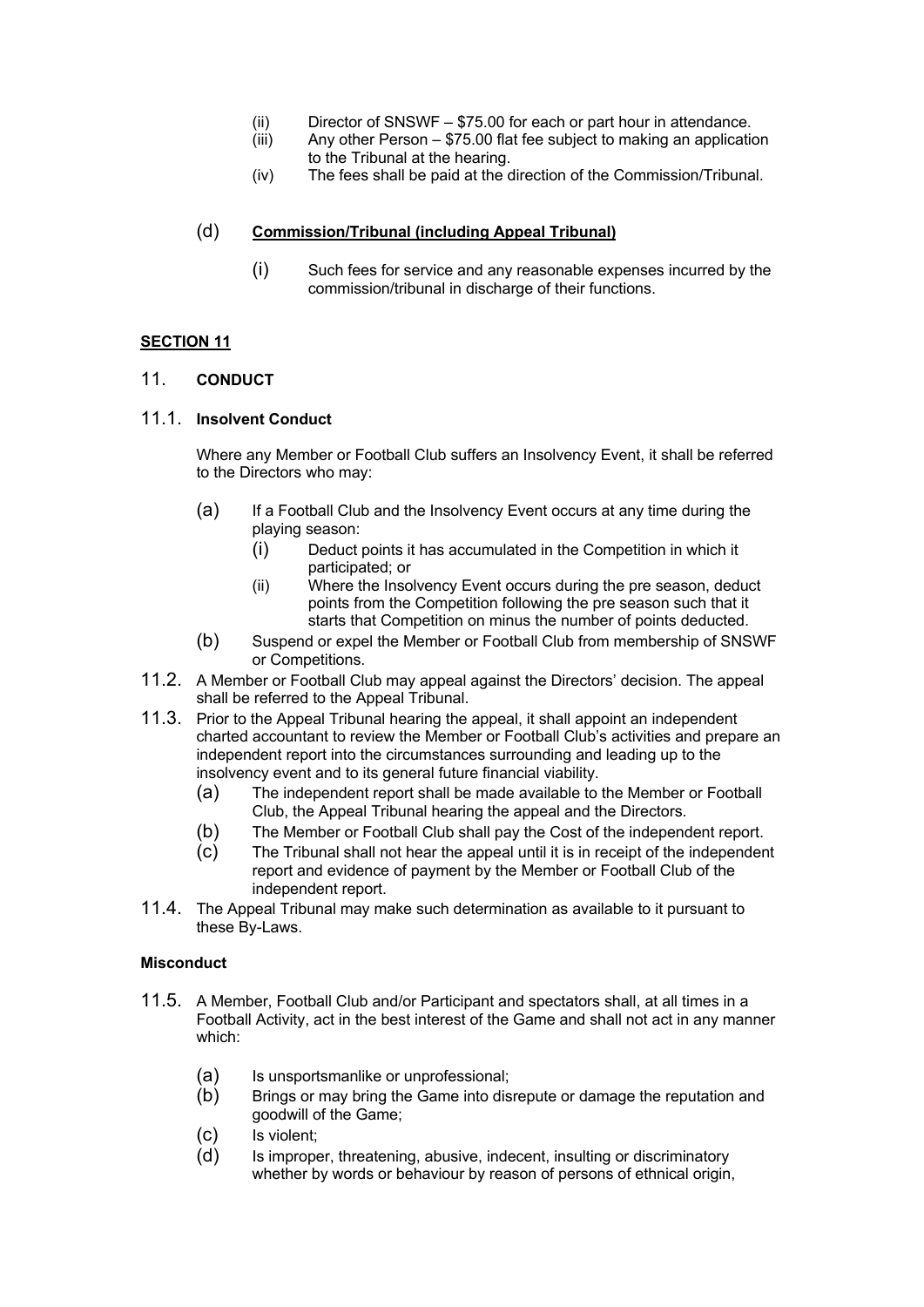colour, race, nationality, religion, sex, sexual orientation or disability or any other reason;

- (e) Directly or indirectly offers, agrees to give, gives, solicits, agrees to accept or accepts any gift or award or consideration of any nature which is or to be related in any way to influencing the outcome or conduct of a Match;
- (f) Directly or indirectly bets or instructs, permits or enables any Person for the other Person's benefit to bet on the result, progress or conduct of a Match or Competition;
- (g) Directly or indirectly induces or attempts to induce a Player to leave the Football Club for which that Player is registered;
- (h) Knowingly or willfully engages in the "ring in" of a Player or Players in any Match;
- (i) is disrespectful or abusive of Match officials or of their decisions;
- (j) Hinders the proceedings of a Tribunal/Commission in any matter as defined in Clause 6.21 of the By-Laws.
- (k) Breach of any obligations imposed by the By-Laws.
- 11.6. A Member, Football Club and/or Participant shall:
	- (a) Not bring into or display national and political flags, banners or emblems in a ground except the Australian and state flags;
	- (b) Not throw missiles or light flares within the confines of the ground:
	- (c) Comply with the terms of entry to a ground including bag inspections for prohibited and restricted items including flares or objects which in the opinion of the responsible person of the ground have the potential to cause injury or public nuisance.
- 11.7. A Member or Football Club shall have notices printed and posted at all entrances to and within the ground threatening with expulsion from the ground. Any Participant responsible for behaving in any manner, which is not in the best interest of the Game and contrary to these By-Laws.
- 11.8. Any Participant who breaches any of these By-Laws during a Football Activity at a ground shall be removed from the ground by designated ground officials where the breach has occurred with such force as may reasonably be necessary for the purpose of effecting such removal.
- 11.9. The Directors or commission/tribunal shall have the power to order that a Person be suspended from all or any specific Football Activity for such period and on such terms and conditions as it considers fit where the Person has been convicted of an offence under the Laws of the State of New South Wales or the Commonwealth or any other State of the Commonwealth relating to offences by Persons at a ground during a Football Activity.

SNSWF shall have the power to order a Participant, Club Member, Association Member or spectator to be suspended from all or any specific Football Activity for such period and on such terns and conditions as SNSWF considers fit ("Interim Suspension Order") where:

- (a) The Participant, Club Member, Association Member or spectator has been charged by SNSWF in relation to an alleged act of Misconduct (section 11), or with a criminal offence, or in connection with disciplinary action pursuant to this By-Laws; and
- (b) Where SNSWF and the relevant Participant, Club Member, Association Member or spectator have each agreed to a Interim Suspension Order. The period of an Interim Suspension Order shall not be capable of lasting beyond the date upon which any charge of Misconduct, criminal offence or disciplinary proceedings referred to in (a) above is decided or brought to an end.

Notification of an Interim Suspension Order shall be given as soon as is reasonably practicable to the Participant, Club Member or Association Member involved.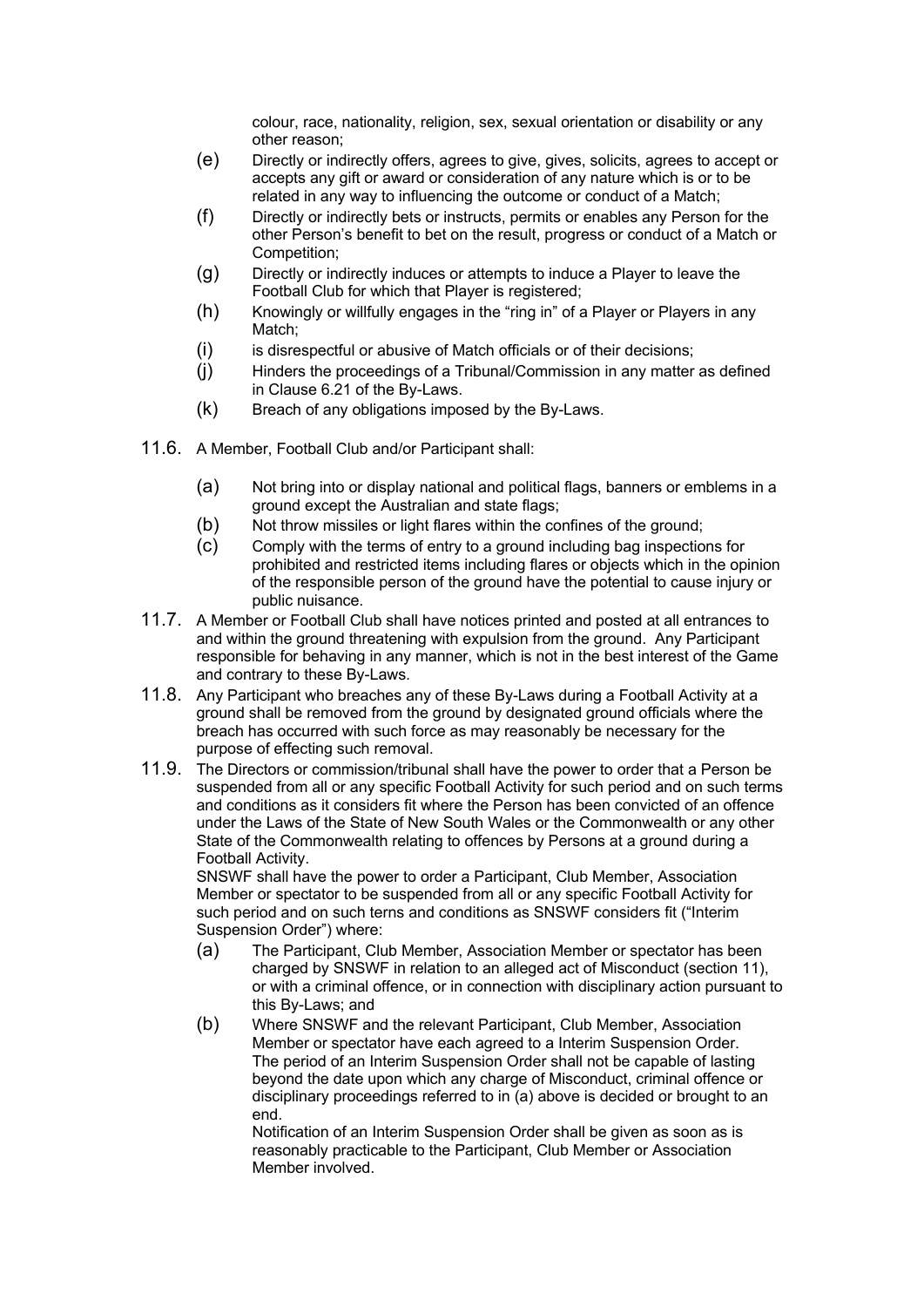- 11.10. Any Participant who fails or refuses to submit or respond or cooperate when required to do so by the Directors, the Executive, commission/tribunal, shall be deemed to have breached these By-Laws.
- 11.11. The SNSWF may direct an Association Member to convene a Tribunal to deal with their own members. All findings and penalties must be forwarded within the prescribed time to the Executive. The Board may adopt or reject the findings and penalties at their discretion.

# **SECTION 12**

# 12. **REGISTRATION OF PARTICIPANTS**

- 12.1. A Participant shall be registered with SNSWF or an Association member
- 12.2. A Participant shall complete a registration form prescribed from time to time by the Executive.
- 12.3. The registration form shall contain no less than the following details:
	- (a) Name;
	- (b) Residential address;
	- (c) Age and date of birth;
	- (d) Last Football Club;
	- (e) Gender;
	- (f) Email address (if available);
	- (g) Phone (including mobile)

("the required details").

- 12.4. The Executive shall maintain a register of Participants containing the required details.
- 12.5. The Executive shall refuse a Participant who refuses to provide the required details registration.
- 12.6. Information contained in the required details shall not be used for a purpose other than administrative purposes relating to conduct, control, fostering, developing, promoting and regulating the objectives, Competitions and Members of SNSWF
- 12.7. Where usage of the required details for a purpose other than By-Law 12.6, the Participant's consent to such usage is to be obtained beforehand.
- 12.8. De-registration of a participant is as per FFA NRR and is the sole prerogative of the Executive; clubs may not de-register a participant.

# **SECTION 13**

## 13. **COMPETITIONS**

## **Admission and Suspension**

- 13.1. The Executive shall conduct such Competitions as the Directors may from time to time determine.
- 13.2. The administrative control and conduct of Competitions vests in the Executive subject to any resolution by the Directors to the contrary.
- 13.3. The Directors may upon reasonable grounds and on terms and conditions as in its absolute discretion determine, admit, suspend, promote, relegate, expel or accept the withdrawal of any Football Association from a Competition.
- 13.4. The Directors may admit a Football Association from other zone to participate in SNSWF Competitions.
- 13.5. The Directors shall determine the playing season of a Competition from time to time.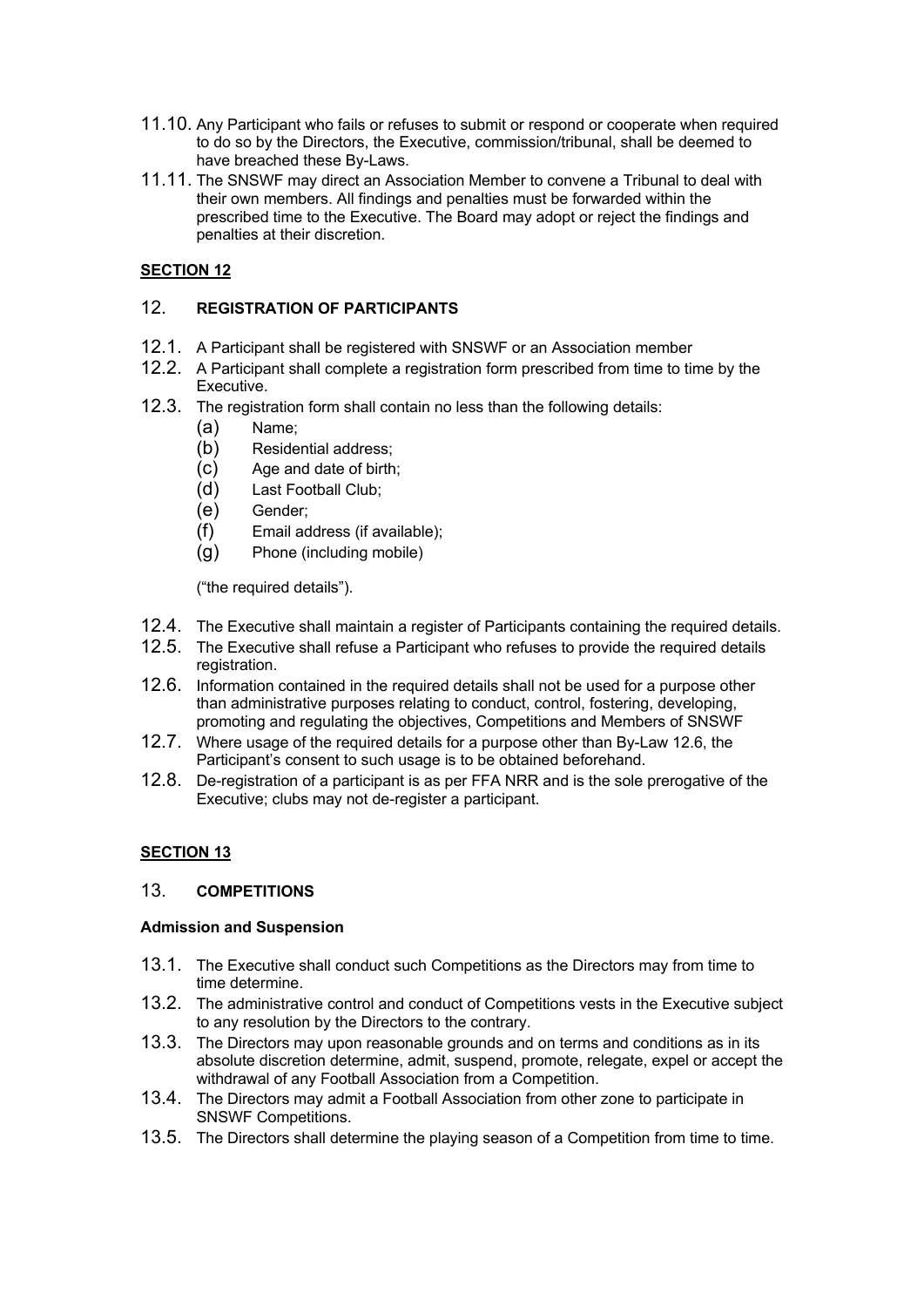### **Eligibility and Application for Admission**

- 13.6. The Directors, who shall set admission criteria, shall determine eligibility for Admission to a Competition.
- 13.7. Application for admission shall be made to the Executive by written application.
- 13.8. A Football Association shall in any application for admission to a Competition warrant that at all times it will comply with criteria for admission to the Competition and these By-Laws.

#### **Exemption from Compliance**

- 13.9. Any application for exemption or time for compliance with the criteria or part must be made at the time of application.
- 13.10. The Directors may approve any application for exemption or time to comply with criteria subject to such terms and conditions as the Directors may determine ("conditional admission").
- 13.11. A Football Association who does not comply with conditional admission or part may be expelled from Competition by resolution of the Directors if no later than fourteen (14) days prior to the commencement of the Competition it has failed to comply in all respects with the conditional admission.

#### **Expulsion**

- 13.12. If the Directors pass a resolution to expel the Football Association from a Competition, then such expulsion shall apply to all other Competitions in which the Football Association was admitted irrespective of age, grade or gender of the Competition.
- 13.13. A resolution by the Directors to expel a Football Association from Competitions may also include a resolution for expulsion from Membership of SNSWF

## **SECTION 14**

## 14. **REGISTRATION AND TRANSFER AND SUSPENDED PLAYERS**

14.1. This section 14 is to be read in conjunction with FFA National Registration By Laws as amended from time to time ("the NRR").

#### **Registered Players**

- 14.2. Where there is any inconsistency between SNSWF By-Laws or Regulation and any provision in the NRR than to the extent of such inconsistency the NRR shall prevail.
- 14.3. A Player registered with a Football Club cannot transfer to another Football Club other than in accordance with these By Laws, and any By Law in force from time to time.
- 14.4. A Player registered with a Football Club can only play for that Football Club for the period of the registration.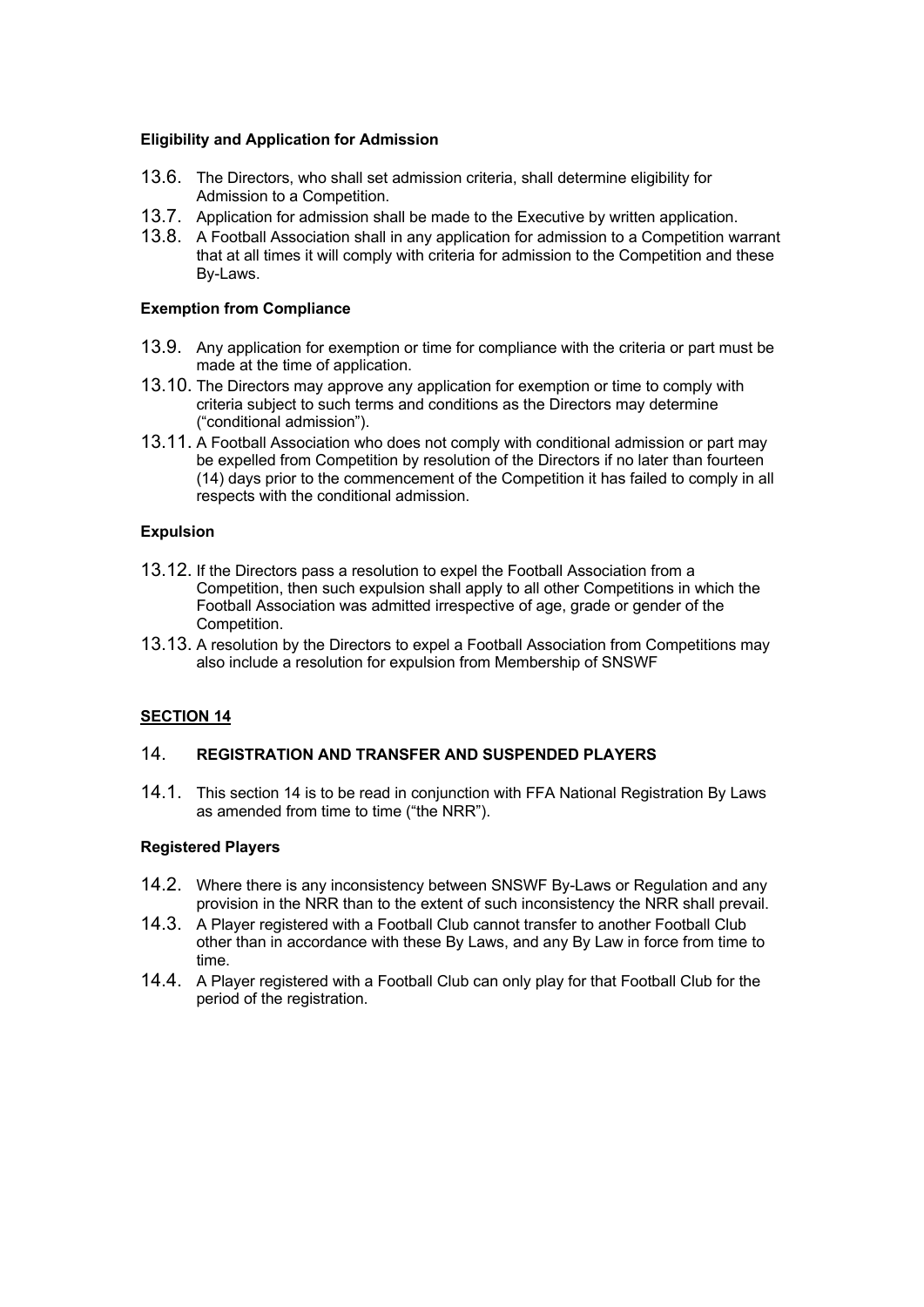# **Transfer of Player Registration**

- 14.5. A Player may play for another Football Club with the written permission of the Football Club holding the Player's registration conditional that:
	- (a) it is for benefit, testimonial and charitable purposes;
	- (b) it is in a Futsal Competition.
- 14.6. The transfer of a Player does not become effective until the Player is registered by the Executive

## **Suspended Players**

14.7. A Player serving any suspension or being subject to penalty of a disciplinary nature cannot play in any Competition until the suspension or penalty has been discharged. .

# **SECTION 15**

## 15. **FINANCIAL RECORDS**

- 15.1. Each Member and Football Association/Club shall keep accounting records to record the fact and nature of all payments and receipts in a manner as to disclose with reasonable accuracy at any time its financial position including assets and liabilities.
- 15.2. Each Member and Football Club is to make available at the request of the Executive all annual financial statements prepared in accordance with State and Commonwealth Legislation as relate to corporations.
- 15.3. Any material errors or omissions in the accounting records or financial statements of a Member must be reported to SNSWF where accounting records and annual returns have already been lodged.

# **SECTION 16**

## 16. **FINANCIAL DEFAULT**

- 16.1. Where a Member is in financial default and without prejudice to any other right, power or remedies of SNSWF or an Association Member interest shall be paid by the Member on monies due under the Financial Default at the rate charged by the Commonwealth Bank of Australia ("CBA") secured overdrafts of \$100,000.
- 16.2. In addition to interest, rights, powers and remedies referred to in By-Law 16.1 a Member in financial default shall:
	- (a) If more than Ninety (60) days and the Member is a Football Association:
		- (i) Shall not be entitled to points from matches in which the Football Associations' teams participate until the Financial Default is rectified;
		- (ii) Points lost are not re-instateable;
		- (iii) Prohibited from participating in semi-final or final play off series;
		- (iv) For the purpose of this clause a Football Association includes each of the teams playing for that Football Association.
	- (b) If a Member other than a Football Association:
		- (i) The Member's voting rights pursuant to the Constitution are suspended until the Financial Default is rectified;
		- (ii) Such other sanctions as the Directors may determine including suspension as a Member.

## **SECTION 17**

# 17. **TRANSITION PROVISIONS**